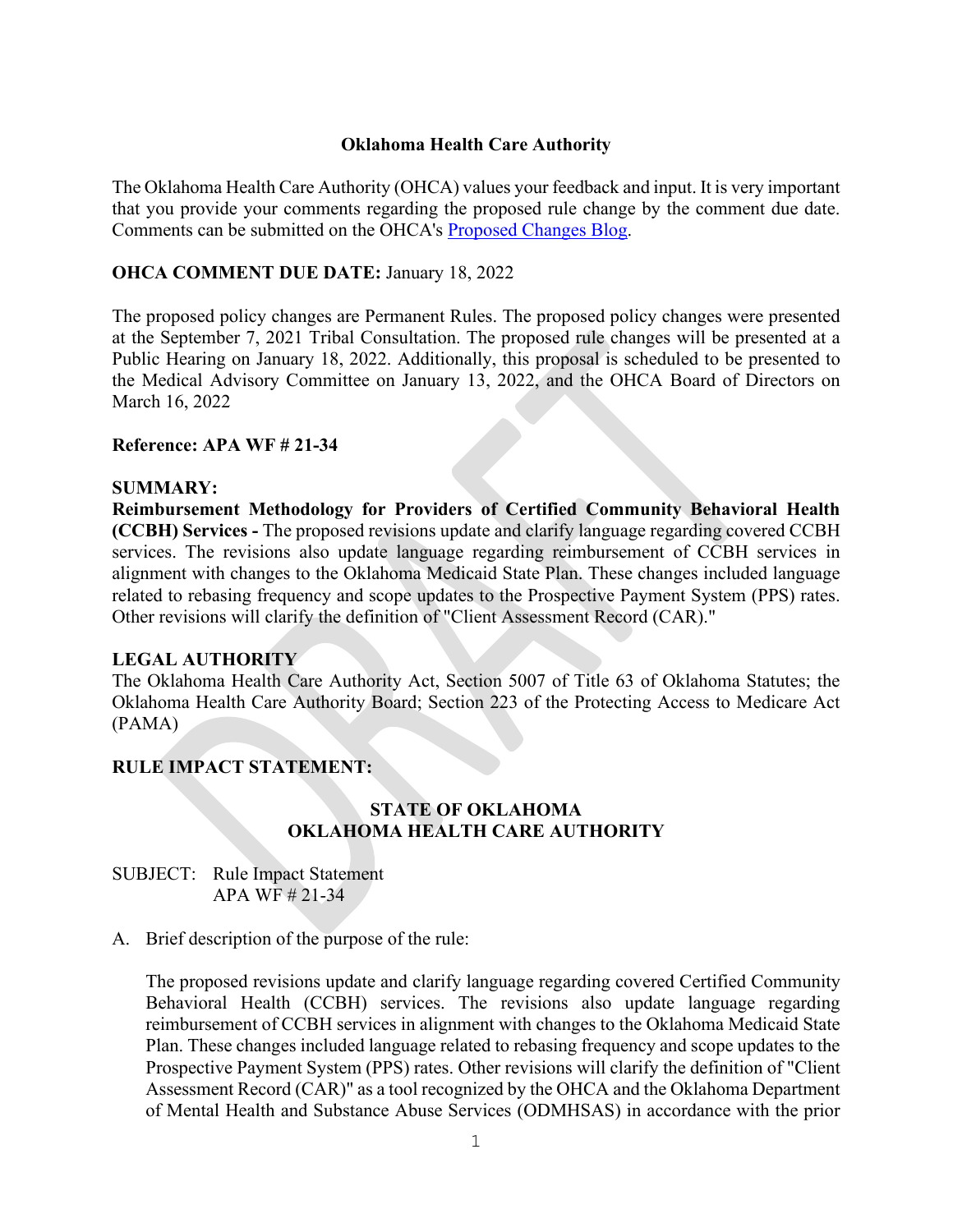authorization (PA) manual.

B. A description of the classes of persons who most likely will be affected by the proposed rule, including classes that will bear the cost of the proposed rule, and any information on cost impacts received by the agency from any private or public entities:

SoonerCare members seeking CCBH services, will most likely be positively affected by the proposed rule changes.

CCBH providers will most likely be positively affected by the proposed rule changes.

C. A description of the classes of persons who will benefit from the proposed rule:

The proposed rule changes will benefit SoonerCare members by clarifying CCBHC covered services.

The proposed rule changes will benefit CCBH providers by clarifying the new reimbursement methodology.

D. A description of the probable economic impact of the proposed rule upon the affected classes of persons or political subdivisions, including a listing of all fee changes and, whenever possible, a separate justification for each fee change:

There is no probable impact of the proposed rule upon any classes of persons or political subdivisions.

E. The probable costs and benefits to the agency and to any other agency of the implementation and enforcement of the proposed rule, the source of revenue to be used for implementation and enforcement of the proposed rule, and any anticipated effect on state revenues, including a projected net loss or gain in such revenues if it can be projected by the agency:

The proposed permanent rule changes will be budget neutral as the rules clarify current business practices.

F. A determination of whether implementation of the proposed rule will have an economic impact on any political subdivisions or require their cooperation in implementing or enforcing the rule:

There is no economic impact on political subdivisions.

G. A determination of whether implementation of the proposed rule will have an adverse effect on small business as provided by the Oklahoma Small Business Regulatory Flexibility Act:

The proposed rule will not have an adverse effect on small business.

H. An explanation of the measures the agency has taken to minimize compliance costs and a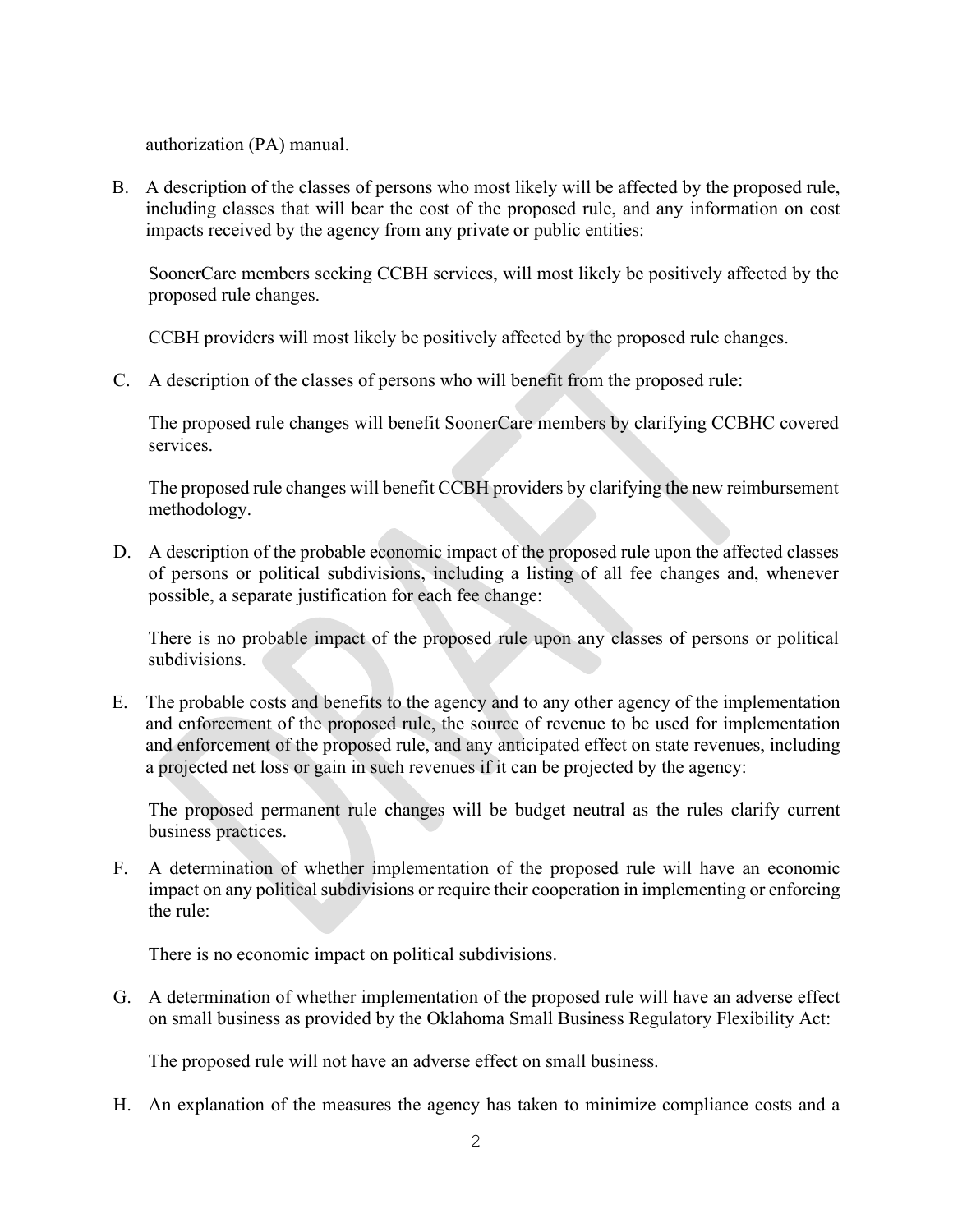determination of whether there are less costly or non-regulatory methods or less intrusive methods for achieving the purpose of the proposed rule:

The agency has taken measures to determine that there is no less costly or non-regulatory method or less intrusive method for achieving the purpose of the proposed rule.

I. A determination of the effect of the proposed rule on the public health, safety and environment and, if the proposed rule is designed to reduce significant risks to the public health, safety and environment, an explanation of the nature of the risk and to what extent the proposed rule will reduce the risk:

The proposed rule should have a positive effect on the public health, safety, and environment by ensuring the cost effectiveness, availability, accessibility, and quality of community behavioral healthcare.

J. A determination of any detrimental effect on the public health, safety and environment if the proposed rule is not implemented:

The Agency does not anticipate any detrimental effect on the public health, safety, or environment if the proposed rule changes are not implemented.

K. The date the rule impact statement was prepared and if modified, the date modified:

Prepared: October 18, 2021 Modified: December 6, 2021

# **RULE TEXT:**

# **TITLE 317. OKLAHOMA HEALTH CARE AUTHORITY CHAPTER 30. MEDICAL PROVIDERS-FEE FOR SERVICE**

# **SUBCHAPTER 5. INDIVIDUAL PROVIDERS AND SPECIALTIES**

# **PART 21. OUTPATIENT BEHAVIORAL HEALTH SERVICES**

# **317:30-5-240.1. Definitions**

The following words or terms, when used in this Part, shall have the following meaning, unless the context clearly indicates otherwise:

**"Accrediting body"** means one (1) of the following:

- (A) Accreditation Association for Ambulatory Health Care (AAAHC);
- (B) American Osteopathic Association (AOA);

(C) Commission on Accreditation of Rehabilitation Facilities (CARF);

(D) Council on Accreditation of Services for Families and Children, Inc. (COA);

(E) The Joint Commission (TJC) formerly known as Joint Commission on Accreditation of Healthcare Organizations;

(F) Accreditation Commission for Health Care (ACHC); or

(G) other Other OHCA approved accreditation.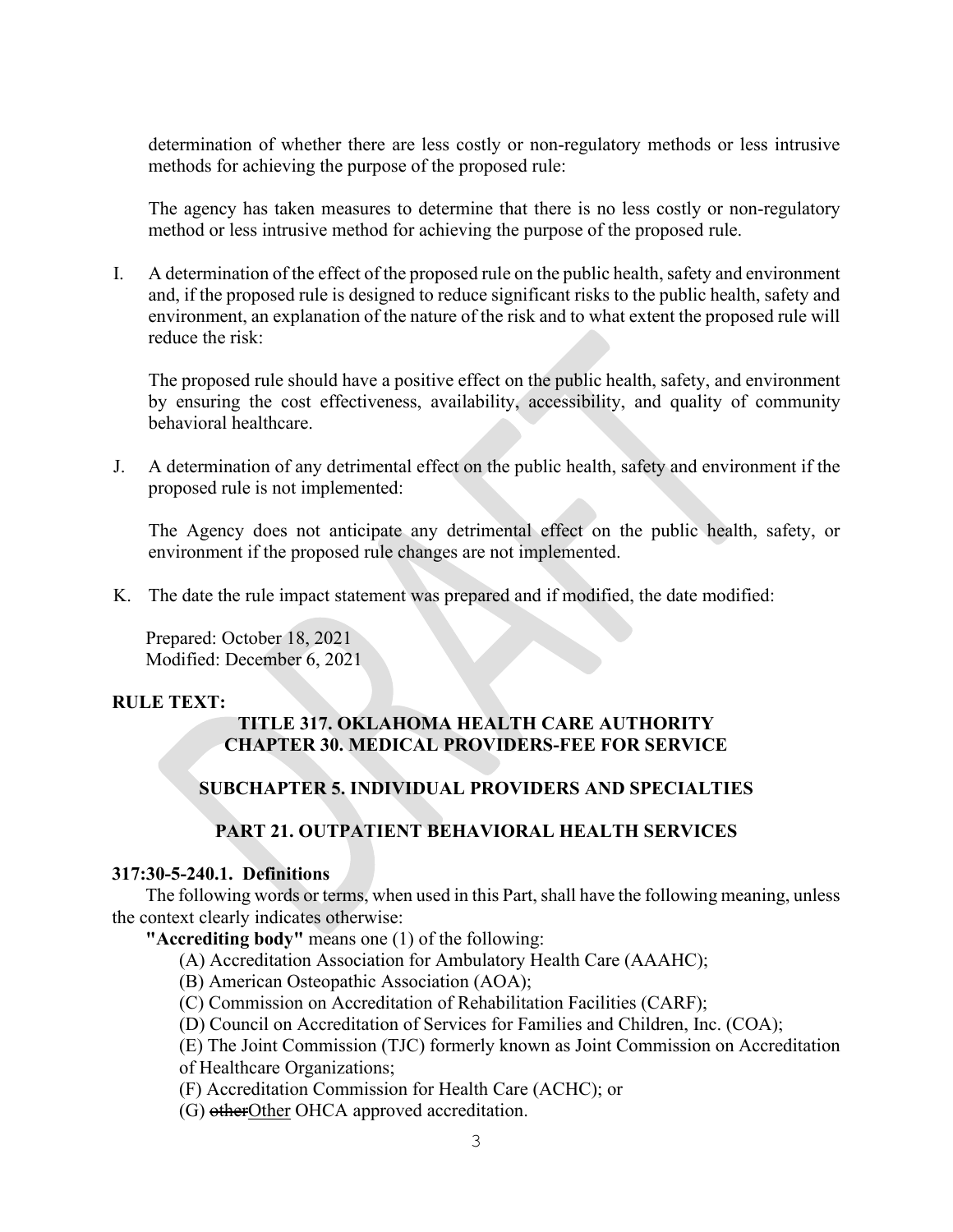**"Adult"** means an individual twenty-one (21) and over, unless otherwise specified.

"**AOD**" means Alcoholalcohol and Other Drugother drug.

**"AODTP"** means Alcohol and Other Drug Treatment Professionalalcohol and other drug treatment professional.

**"ASAM"** means the American Society of Addiction Medicine.

**"ASAM Patient Placement Criteriapatient placement criteria (ASAM PPC)"** means the most current edition of the American Society of Addiction Medicine's published criteria for admission to treatment, continued services, and discharge.

**"Behavioral Health (BH) Serviceshealth (BH) services"** means a wide range of diagnostic, therapeutic, and rehabilitative services used in the treatment of mental illness, substance abuse, and co-occurring disorders.

**"BHAs"** means Behavioral Health Aidesbehavioral health aides.

**"Certifying Agencyagency"** means the Oklahoma Department of Mental Health and Substance Abuse Services (ODMHSAS).

**"C.F.R."** means Code of Federal Regulations.

**"Child"** means an individual younger than twenty-one (21), unless otherwise specified.

**"Client Assessment Record (CAR)"** means the use of standardized tool recognized by OHCA and ODMHSAS to evaluate the functioning of the member as per the OHCA prior authorization manual on the OHCA'S website at www.oklahoma.gov/ohca.

**"CM"** means case management.

**"Cultural competency"** means the ability to recognize, respect, and address the unique needs, worth, thoughts, communications, actions, customs, beliefs and values that reflect an individual's racial, ethnic, age group, religious, sexual orientation, and/or social group.

**"DSM"** means the most current edition of the Diagnostic and Statistical Manual of Mental Disorders published by the American Psychiatric Association.

**"EBP"** means an Evidence Based Practiceevidence-based practice per the Substance Abuse & Mental Health Services Administration (SAMHSA).

**"EPSDT"** means the Medicaid Early and Periodic Screening, Diagnostic and Treatment benefit for children. In addition to screening services, EPSDT also covers the diagnostic and treatment services necessary to ameliorate acute and chronic physical and mental health conditions.

**"FBCS"** means Facility Based Crisis Stabilizationfacility-based crisis stabilization.

**"FSPs"** means Family Support Providersfamily support providers.

**"ICF/IID"** means Intermediate Care Facility for Individuals with Intellectual Disabilitiesintermediate care facility for individuals with intellectual disabilities.

"Institution" means an inpatient hospital facility or Institution for Mental Diseaseinstitution for mental disease (IMD).

**"IMD"** means Institution for Mental Diseaseinstitution for mental disease as per 42 C.F.R. § 435.1009 as a hospital, nursing facility, or other institution of more than sixteen (16) beds that is primarily engaged in providing diagnosis, treatment, or care of persons with mental diseases, including medical attention, nursing care and related services. The regulations indicate that an institution is an IMD if its overall character is that of a facility established and maintained primarily for the care and treatment of individuals with mental diseases. Title XIX of the Social Security Act provides that, except for individuals under age twenty-one (21) receiving inpatient psychiatric care, Medicaid (Title XIX) does not cover services to IMD patients under sixty-five (65) years of age [Section 1905(a)(24)(B) of the Social Security Act].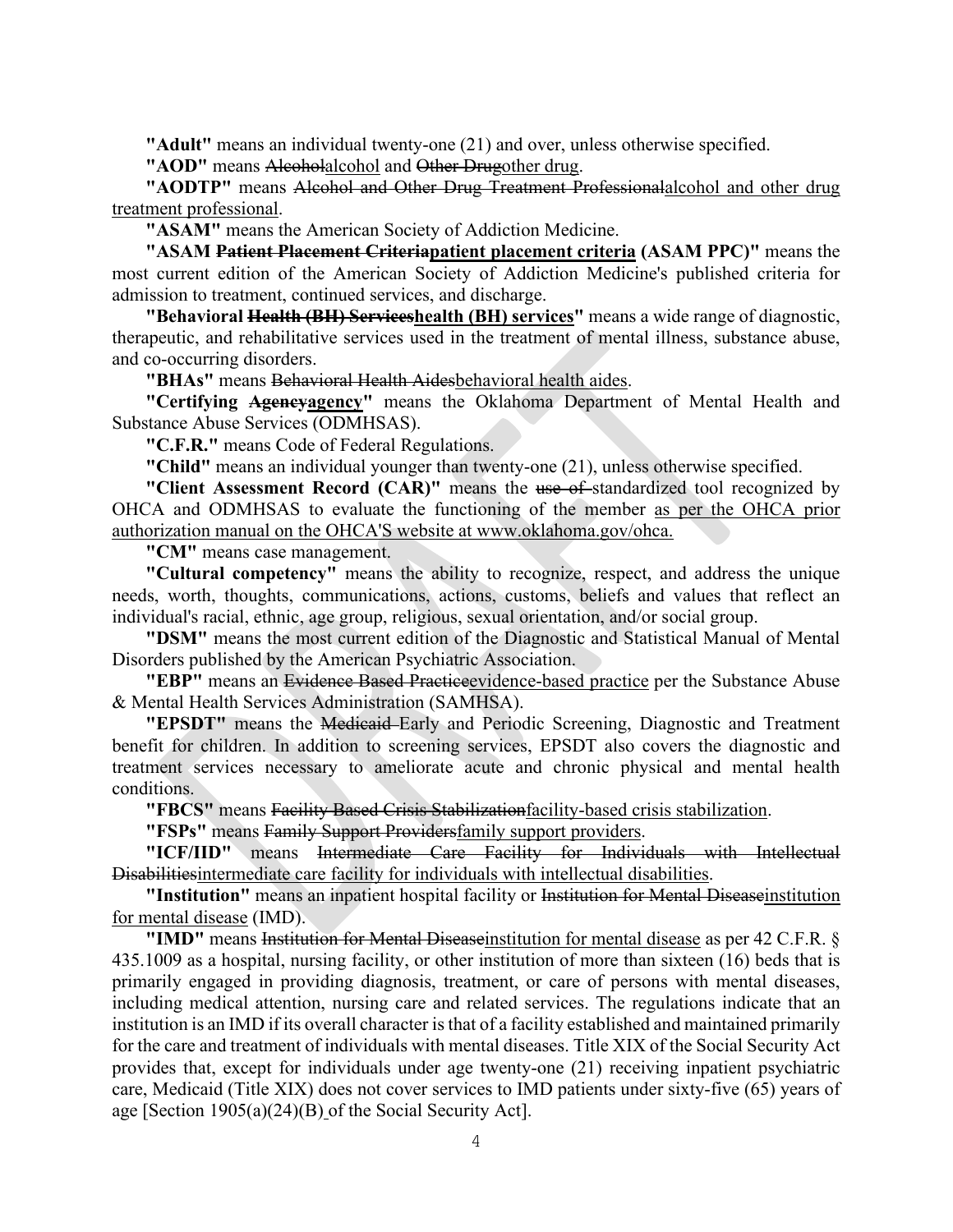**"Level of Functioning Ratingfunctioning rating"** means a standardized mechanism to determine the intensity or level of services needed based upon the severity of the member's condition. The CAR level of function rating scale is the tool that links the clinical assessment to the appropriate level of Mental Health treatment. Either the Addiction Severity Index (ASI) or the Teen Addiction Severity Index (TASI), based on age, is the tool that links the clinical assessment to the appropriate level of Substance Abuse (SA) treatment.

**"LBHP"** means a licensed behavioral health professional.

**"MST"** means the EBP Multi-Systemic Therapy.

**"OAC"** means Oklahoma Administrative Code, the publication authorized by 75 Oklahoma Statutes, Sec. 256 known as The Oklahoma Administrative Code, or, prior to its publication, the compilation of codified rules authorized by 75 O.S.  $\S$  256(A)(1)(a) and maintained in the Office of Administrative Rules.

**"Objectives"** means a specific statement of planned accomplishments or results that are specific, measurable, attainable, realistic, and time-limitedtime limited.

**"ODMHSAS"** means the Oklahoma Department of Mental Health and Substance Abuse Services.

**"ODMHSAS contracted facilities"** means those providers that have a contract with the ODMHSAS to provide mental health or substance use disorder treatment services, and also contract directly with the Oklahoma Health Care Authority to provide Outpatient Behavioral Health Servicesoutpatient behavioral health services.

**"OHCA"** means the Oklahoma Health Care Authority.

**"OJA"** means the Office of Juvenile Affairs.

**"O.S."** means Oklahoma Statutes.

**"RBMS"** means Residential Behavioral Management Servicesresidential behavioral management services within a group home or therapeutic foster home.

**"Recovery"** means an ongoing process of discovery and/or rediscovery that must be self defined, individualized and may contain some, if not all, of the ten fundamental components of recovery as outlined by SAMHSA.

**"PRSS"** means Peer Recovery Support Specialistpeer recovery support specialist.

**"SAMHSA"** means the Substance Abuse and Mental Health Services Administration.

**"Serious Emotional Disturbanceemotional disturbance (SED)"** means a condition experienced by persons from birth to eighteen (18) that show evidence of points of (A), (B) and (C) below:

(A) The disability must have persisted for six (6) months and be expected to persist for a year or longer.

(B) A condition or serious emotional disturbance as defined by the most recently published version of the DSM or the International Classification of Disease (ICD) equivalent with the exception of DSM "V" codes, substance abuse, and developmental disorders which are excluded, unless they co-occur with another diagnosable serious emotional disturbance.

(C) The child must exhibit either (i) or (ii) below:

(i) Psychotic symptoms of a serious mental illness (e.g., Schizophrenia characterized by defective or lost contact with reality, often hallucinations or delusions); or

(ii) Experience difficulties that substantially interfere with or limit a child or adolescent from achieving or maintaining one or more developmentally appropriate social, behavioral, cognitive, communicative, or adaptive skills. There is functional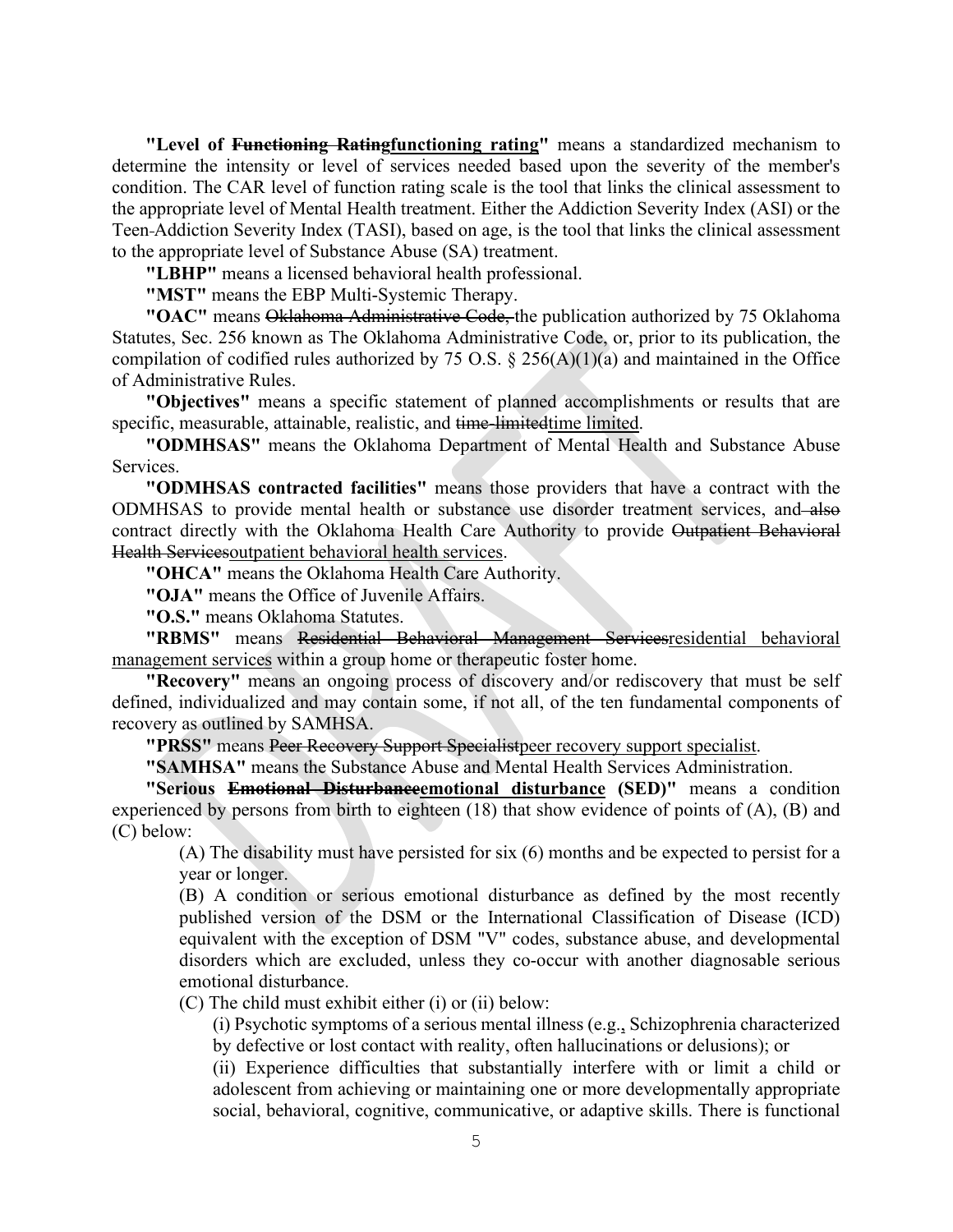impairment in at least two (2) of the following capacities (compared with expected developmental level):

(I) Impairment in self-care manifested by a person's consistent inability to take care of personal grooming, hygiene, clothes and meeting of nutritional needs.

(II) Impairment in community function manifested by a consistent lack of age appropriateage-appropriate behavioral controls, decision-making, judgment and value systems which result in potential involvement or involvement with the juvenile justice system.

(III) Impairment of social relationships manifested by the consistent inability to develop and maintain satisfactory relationships with peers and adults.

(IV) Impairment in family function manifested by a pattern of disruptive behavior exemplified by repeated and/or unprovoked violence to siblings and/or parents, disregard for safety and welfare or self or others (e.g., fire setting, serious and chronic destructiveness, inability to conform to reasonable limitations and expectations which may result in removal from the family or its equivalent).

(V) Impairment in functioning at school manifested by the inability to pursue educational goals in a normal time frame (e.g., consistently failing grades, repeated truancy, expulsion, property damage or violence toward others).

**"Serious Mental Illnessmental illness (SMI)"** means a condition experienced by persons age eighteen  $(18)$  and over that show evidence of points of  $(A)$ ,  $(B)$  and  $(C)$  below:

(A) The disability must have persisted for six (6) months and be expected to persist for a year or longer.

(B) A condition or serious mental illness as defined by the most recently published version of the DSM or the International Classification of Disease (ICD) equivalent with the exception of DSM "V" codes, substance abuse, and developmental disorders which are excluded, unless they co-occur with another diagnosable serious mental illness.

(C) The adult must exhibit either (i) or (ii) below:

(i) Psychotic symptoms of a serious mental illness (e.g., Schizophrenia characterized by defective or lost contact with reality, often hallucinations or delusions); or

(ii) Experience difficulties that substantially interfere with or limit an adult from achieving or maintaining one or more developmentally appropriate social, behavioral, cognitive, communicative, or adaptive skills. There is functional impairment in at least two (2) of the following capacities (compared with expected developmental level):

(I) Impairment in self-care manifested by a person's consistent inability to take care of personal grooming, hygiene, clothes and meeting of nutritional needs.

(II) Impairment in community function manifested by a consistent lack of appropriate behavioral controls, decision-making, judgment and value systems which result in potential involvement or involvement with the criminal justice system.

(III) Impairment of social relationships manifested by the consistent inability to develop and maintain satisfactory relationships with peers.

(IV) Impairment in family function manifested by a pattern of disruptive behavior exemplified by repeated and/or unprovoked violence, disregard for safety and welfare of self or others (e.g., fire setting, serious and chronic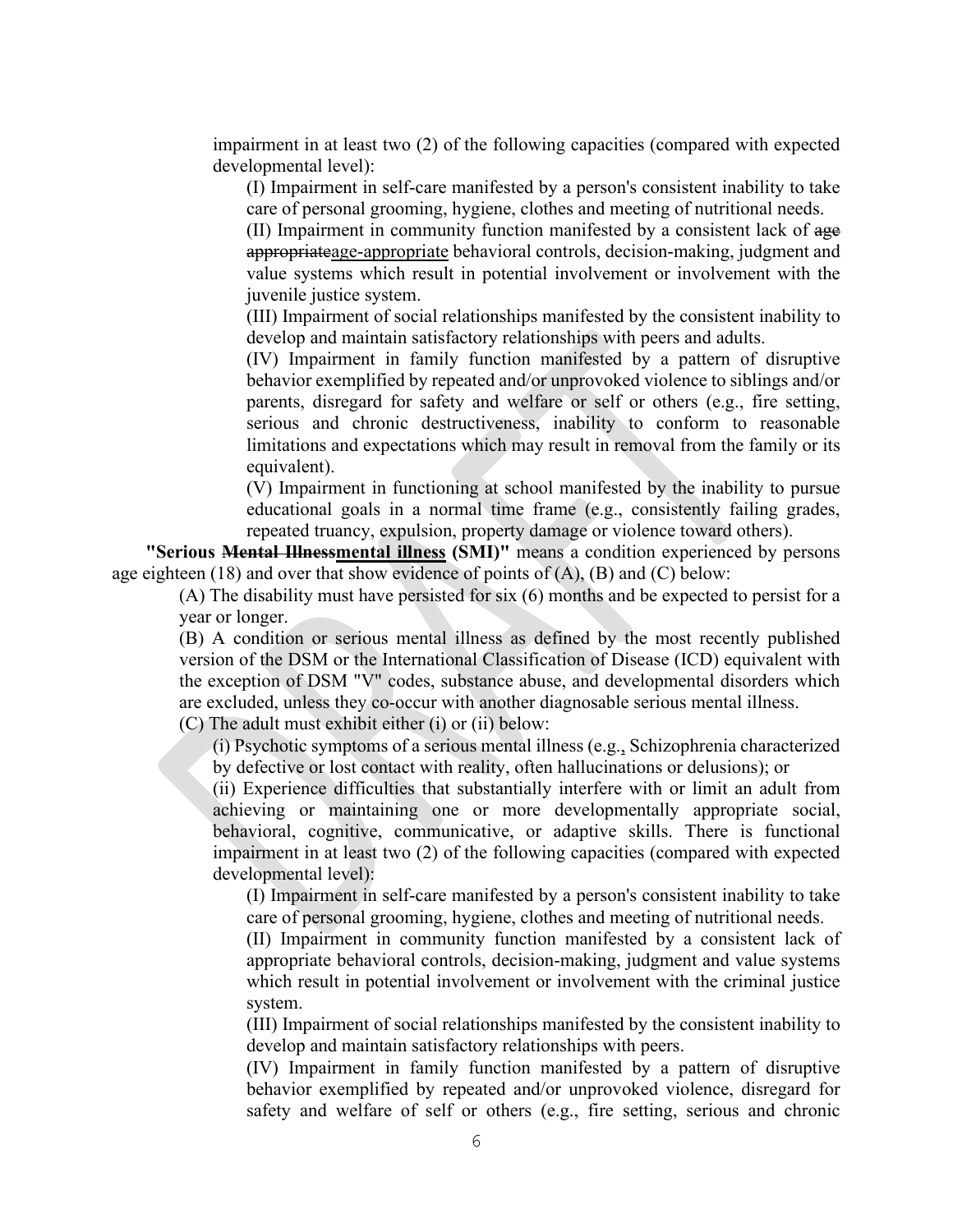destructiveness, inability to conform to reasonable limitations and expectations). (V) Impairment in functioning at school or work manifested by the inability to pursue educational or career goals.

**"Trauma informed"** means the recognition and responsiveness to the presence of the effects of past and current traumatic experiences in the lives of members.

# **PART 24. CERTIFIED COMMUNITY BEHAVIORAL HEALTH CLINICS**

# **317:30-5-266. Covered services**

CCBHCs provide a comprehensive array of services that create access, stabilize people in crisis, and provide the needed treatment and recovery support services for those with the most serious and complex mental health and substance use disorders. CCBHCs integrate additional services to ensure an approach to health care that emphasizes recovery, wellness, trauma-informed care, and physical-behavioral health integration. Initial screening, assessment, and diagnosis must be completed in order to receive a covered service. Services must be medically necessary and recommended by an LBHP or licensure candidate (see OAC 317:30-5-263). Services are covered when provided in accordance with a person-centered and family-centered service plan. Coverage includes the following services:

# (1) **Crisis assessment and intervention services.**

(A) **Service requirements.** This service is an immediately available service designed to meet the psychological, physiological, and environmental needs of individuals who are experiencing mental health and/or substance use disorder crises. Services include the following:

(i) Twenty-four (24) hours mobile crisis teams [see OAC 317:30-5-241.4(a) for service definition]. Reimbursement is triggered by the LBHP/licensure candidate crisis assessment;

(ii) Emergency crisis intervention service [see OAC 317:30-5-241.4(a) for service definition]; and

(iii) Facility-based crisis stabilization [see OAC 317:30-5-241.4(b) for service definition], provided directly by the CCBHC or by a State-sanctioned alternative.; and

(iv) Urgent recovery clinic (URC) services provided in accordance with OAC 450:23-3-20 through 450:23-3-24.

(B) **Qualified professionals.** Twenty-four (24) hours mobile crisis intervention is provided by either a team consisting of an LBHP/licensure candidate and a CM II or CADC, or just an LBHP/licensure candidate. Emergency crisis intervention is provided by an LBHP/licensure candidate. Facility-based crisis stabilization is provided by a team, directed by a physician, and consisting of an LBHP/licensure candidate, licensed nurses, CM II or CADC, and PRSS staff. URC services are provided by an LBHP/licensure candidate with supervision from a physician or APRN with prescribing authority.

# (2) **Behavioral health integrated (BHI) services.**

(A) **Service requirements.** This service includes activities provided that have the purpose of coordinating and managing the care and services furnished to each member, assuring a fixed point of responsibility for providing treatment, rehabilitation, and support services. This service includes, but is not limited to:

(i) Care coordination for primary health care, specialty health care, and transitional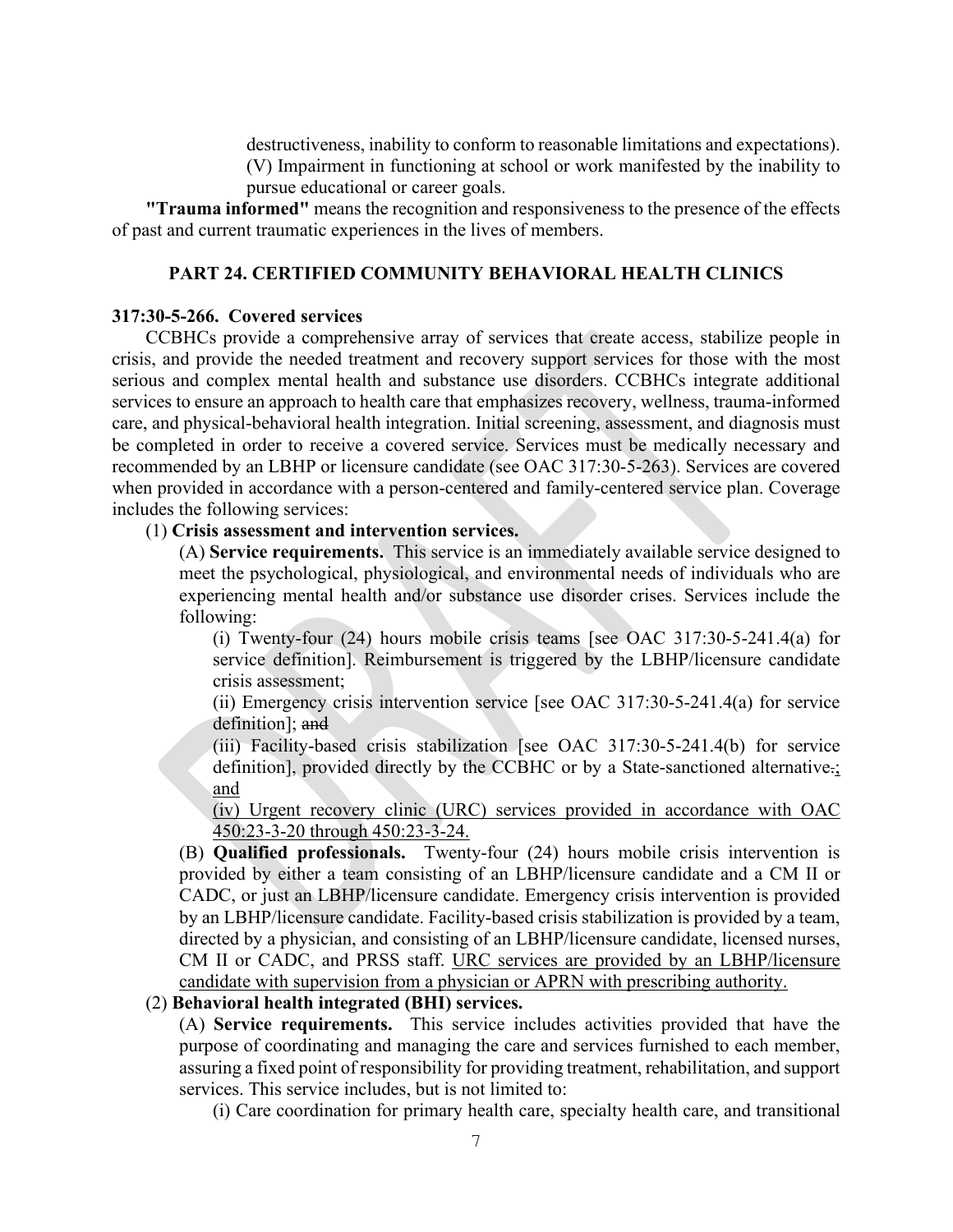care from emergency departments, hospitals, and PRTFs;

(ii) Ensuring integration and compatibility of mental health and physical health activities;

(iii) Providing on-going service coordination and linking members to resources;

(iv) Tracking completion of mental and physical health goals in member's comprehensive care plan;

(v) Coordinating with all team members to ensure all objectives of the comprehensive care plan are progressing;

(vi) Appointment scheduling;

(vii) Conducting referrals and follow-up monitoring;

(viii) Participating in hospital discharge processes; and

(ix) Communicating with other providers and members/family.

(B) **Qualified professionals**. This service is performed by an LBHP/licensure candidate, nurse, CM II or CADC, and/or PRSS staff.

# (3) **Person-centered and family-centered treatment planning.**

(A) **Service requirements.** This service is a process in which the information obtained in the initial screenings and assessments are used to develop a treatment plan that has individualized goals, objectives, activities, and services that will enable the member to improve. For children assessed as SED with significant behavioral needs, treatment planning is a wraparound process consistent with System of Care values. A wraparound planning process supports children and youth in returning to or remaining in the community.

(B) **Qualified professionals**. This service is conducted by LBHPs/licensure candidates, nurses, CM II or CADC, and/or PRSS staff. Treatment planning must include the member and involved practitioners.

# (4) **Psychotherapy (individual / group / family).**

(A) **Service requirements.** See OAC 317:30-5-241.2 for service definitions and requirements. Fee-for-service billing limitations do not apply.

(B) **Qualified professionals**. This service is conducted by an LBHP/licensure candidate. (5) **Medication training and support**.

(A) **Service requirements**. This service includes:

(i) A review and educational session focused on the member's response to medication and compliance with the medication regimen and/or medication administration;

(ii) Prescription administration and ordering of medication by appropriate medical staff;

(iii) Assisting the member in accessing medications;

(iv) Monitoring medication response and side effects; and

(v) Assisting members with developing the ability to take medications with greater independence.

(B) **Qualified professionals**. This service is performed by an RN, APRN, or a physician assistant (PA) as a direct service under the supervision of a physician.

#### (6) **Psychosocial rehabilitation services (PSR)**.

#### (A) **Service requirements**.

**(i) Adult.** PSR services are face-to-face behavioral health rehabilitation (BHR) services which are necessary to improve the member's ability to function in the community. They are performed to improve the skills and abilities of members to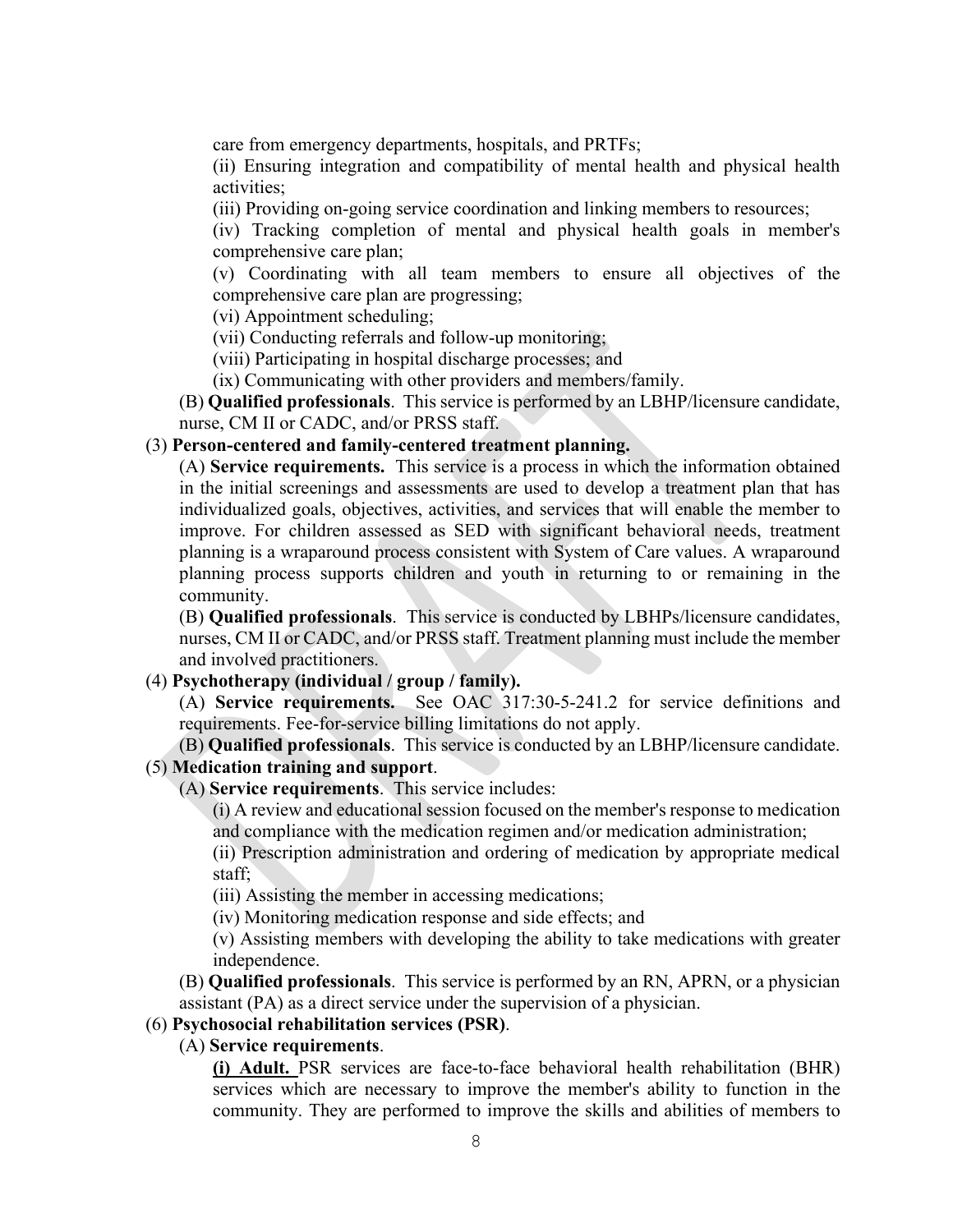live independently in the community, improve self-care and social skills, and promote lifestyle change and recovery practices. Rehabilitation services may be provided individually or in group sessions through the format of curriculum-based education and skills training. This service is generally performed with only the member and the qualified provider, but may include a member and the member's family/support system when providing educational services from a curriculum that focuses on the member's diagnosis, symptom management, and recovery. A member who, at the time of service, is not able to cognitively benefit from the treatment due to active hallucinations, substance abuse, or other impairments, is not suitable for this service. Family involvement is allowed for support of the member and education regarding his/her recovery but does not constitute family therapy, which requires a licensed provider. Eligibility requirements and billing limits found in OAC 317:30- 5-241.3 do not apply.

**(ii) Children.** PSR services are an array of services that are provided in the child's home, in the location where behavioral challenges are most likely to occur such as school, or in community settings for all children, youth, and young adults ages zero (0) to twenty (20). PSR services must be provided in a context that is child-centered, family-focused, strength-based, culturally competent, and responsive to each child's psychosocial, developmental, and treatment care needs. PSR service array includes:

(I) Intensive in-home services;

(II) Therapeutic behavioral services;

(III) Intensive family intervention; and

(IV) Intensive outpatient substance abuse rehabilitation.

(B) **Qualified professionals**. This service is solely restorative in nature and may be performed by a behavioral health CM II, CADC, LBHP, or licensure candidate, following development of a service plan and treatment curriculum approved by an LBHP or licensure candidate. The behavioral health CM II and CADCFor children, services are typically provided by a team that can offer a combination of therapy from a LBHP or licensure candidate and skills training and support from a paraprofessional [CM II, behavioral health aide (BHA)]. The behavioral health CM II, CADC, and BHA must have immediate access to an LBHP who can provide clinical oversight and collaborate with the qualified PSR provider in the provision of services.

# (7) **Psychoeducation and counseling**.

(A) **Service requirements**. This service is designed to restore, rehabilitate, and support the individual's overall health and wellness. Services are intended for members to provide purposeful and ongoing psychoeducation and counseling that are specified in the individual's person-centered, individualized plan of care. For children and their families, treatment services are an array of therapeutic strategies and services designed to ameliorate or reduce the risk of social, emotional, and behavioral disorders and disruptions in the relationship between an infant and parent/caregiver. Such disorders and disruptions may be due to infant/toddler and/or parent/caregiver vulnerabilities and/or negative environmental factors that are significantly impacting the infant and/or parent/caregiver-infant relationship. Treatment services are grounded in attachment theory and are relationship focused. Components include:

(i) Delivery of manualized wellness management interventions via group and individual work such as WRAP or IMR/WMR; and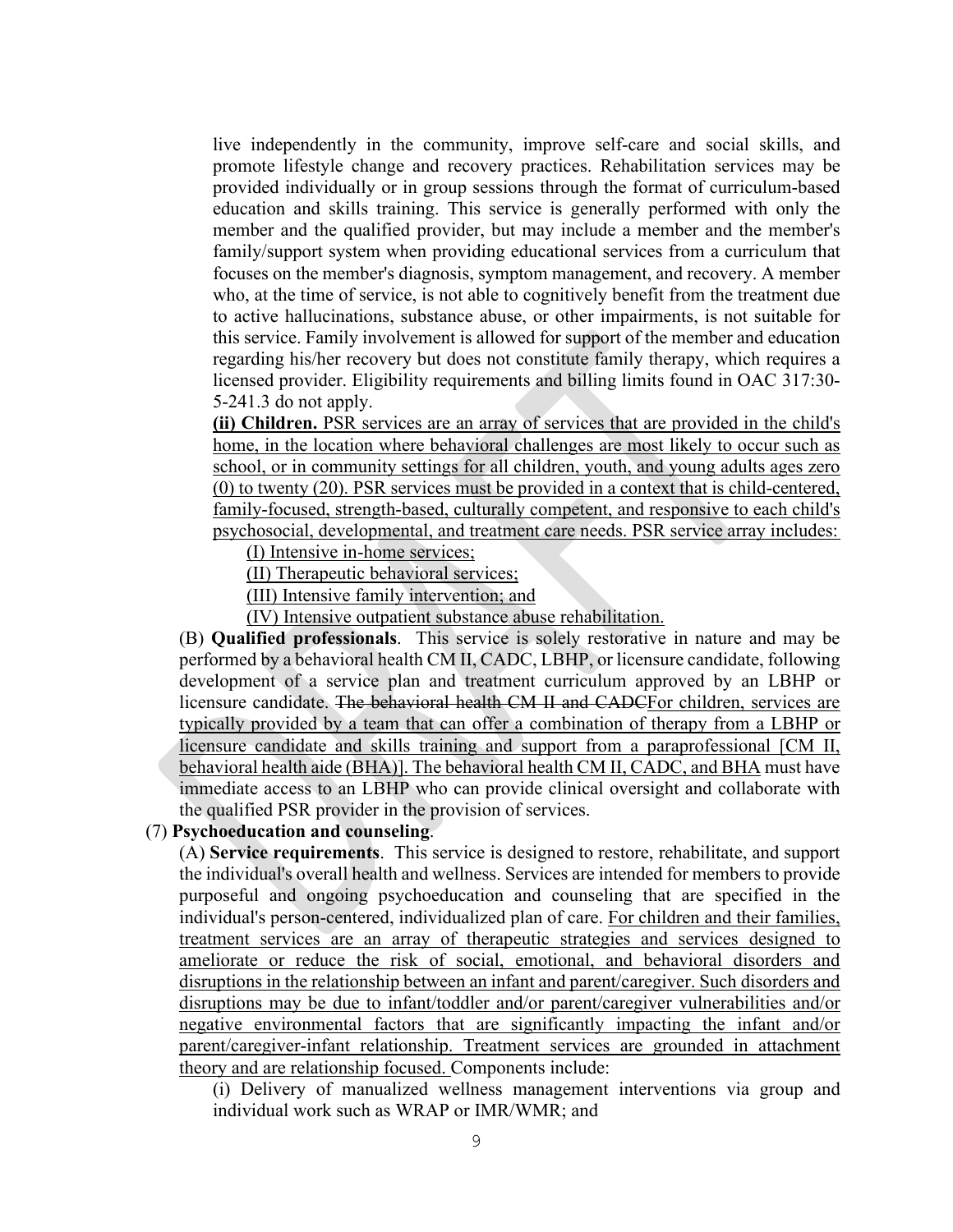(ii) Emotional support, education, resources during periods of crisis, and problemsolving skills.

(B) **Qualified professionals**. For children, zero (0) to five (5) years old, this service is provided by an LBHP or licensure candidate. For all other ages, this service is provided by a licensed nurse, licensed nutritionist, or CM II or CADC within the scope of their licensure, certification, and/or training.

# (8) **Peer recovery support services.**

(A) **Service requirements**. See OAC 317:30-5-241.5(d) for service requirements.

(B) **Qualified professionals**. PRSS must be certified through ODMHSAS pursuant to OAC 450:53.

#### (9) **Family support and training**.

(A) **Service requirements**. See OAC 317:30-5-241.5(c) for service requirements.

(B) **Qualified professionals**. Family support providers must be trained/credentialed through ODMHSAS.

# (10) **Screening, assessment, and service planning.**

(A) **Service requirements**. See OAC 317:30-5-241.1 for service requirements. Service billing limitations found in OAC 317:30-5-241.1 do not apply.

(B) **Qualified professionals**. Screenings can be performed by any qualified team member as listed in OAC 317:30-5-265(b). Assessment and service planning can only be performed by an LBHP or licensure candidate.

# (11) **Occupational therapy.**

(A) **Service requirements.** This service includes the therapeutic use of everyday life activities (occupations) with an individual or groups for the purpose of participation in roles and situations in home, school, workplace, community, and other settings for the purpose of promoting health and wellness. Occupational therapy services are provided to those who have developed an illness, injury, disease, disorder, condition, impairment, disability, activity limitation, or participation restrictions. Occupational therapy addresses the physical, cognitive, psychosocial, sensory, and other aspects of performance in a variety of contexts to support engagement in everyday life activities that affect health, well-being, and quality of life.

(B) **Qualified professionals**. This service is solely restorative in nature and provided by a qualified occupational therapist who is contracted with the OHCA or an occupational therapist assistant who is working under the supervision of a licensed occupational therapist (see OAC 317:30-5-295).

(C) **Coverage limitations.** In order to be eligible for SoonerCare reimbursement, occupational therapy services must be prior authorized and/or prescribed by a physician or other licensed practitioner of the healing arts, in accordance with State and federal law, including, but not limited to, OAC 317:30-5-296, OAC 317:30-5-1020, and 42 C.F.R. § 440.110.

#### **(12) Behavioral health targeted case management.**

**(A) Service requirements.** See OAC 317:30-5-241.6 for service requirements.

**(B) Qualified professionals.** This service is provided by a CM II certified in accordance with OAC 450:50.

**(C) Coverage limitations.** Services are provided to individuals of all ages who meet medical necessity criteria.

# **(13) Outpatient substance abuse prevention counseling.**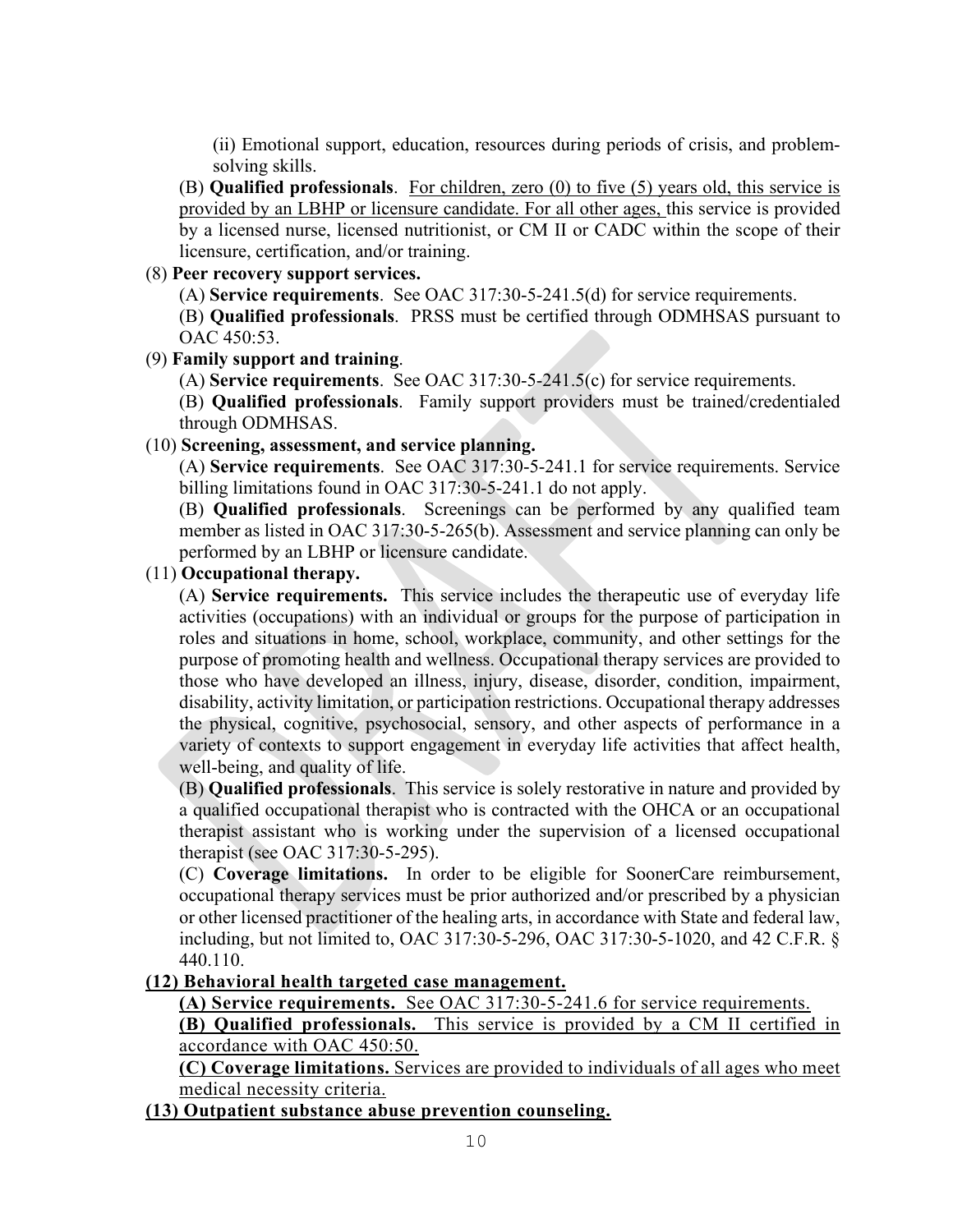**(A) Service requirements.** This service provides counseling to enable individuals to successfully resist social and other pressures to engage in destructive activities.

**(B) Qualified professionals.** This service must be recommended by a physician or licensed practitioner and provided by LBHP/licensure candidate.

**(C) Coverage limitations.** Services are provided to individuals under age twentyone (21) who meet medical necessity criteria.

# **317:30-5-267. Reimbursement**

(a) In order to be eligible for payment, CCBHCs must have an approved provider agreement on file with the OHCA. Through this agreement, the CCBHC assures that OHCA's requirements are met and assures compliance with all applicable federal and state Medicaid law, including, but not limited to, OHCA administrative rules, ODMHSAS administrative rules, the Code of Federal Regulations, and the Oklahoma State Medicaid Plan. These agreements are renewed annually with each provider.

(b) Reimbursement is made using a provider-specific prospective payment system (PPS) rate developed based on provider-specific cost report data. The PPS rate varies by category and level of service intensity and is paid when a CCBH program delivers at least one (1) CCBHC covered service, and when a valid individual procedure code is reported for the calendar month. Care coordination services do not trigger a PPS payment when billed alone in a calendar month. For reimbursement purposes, members are categorized as follows, and are assigned to special populations by the State:

(1) Standard population;

(2) Special population 1. This population includes individuals eighteen (18) years of age and over with SMI and complex needs including those with co-occurring substance use disorder (SUD). Individuals between eighteen (18) and twenty-one (21) years of age can be served in either special population 1 or 2 depending on the member's individualized needs; and

(3) Special population 2. This population includes children and youth [ages six (6) through twenty-one (21)] with SED and complex needs, including those with co-occurring mental health and SUD.

(c) Payments for services provided to non-established clients will be separately billable. Nonestablished CCBH clients are those who receive crisis services directly from the CCBHC without receiving a preliminary screening and risk assessment by the CCBHC and those referred to the CCBHC directly from other outpatient behavioral health agencies for pharmacologic management. (d) Additional reimbursement may be made to the CCBHC once in the same calendar month as the PPS payment for care coordination provided by CCBHC staff to members who are involved in a drug court or other specialty court program. Physician services provided to these members by the CCBHC are reimbursable using the SoonerCare fee schedule.

(e) Reimbursement rates will be reviewed bi-annually and updated as necessary by the Medicare Economic Index (MEI).

(c) Preliminary screening, risk assessment, and care coordination services are required activities to establish CCBHC members but do not trigger a PPS payment. An additional, qualifying service must be provided in the calendar month for the CCBHC to receive the PPS payment.

(d) Payments for services provided to non-established CCBHC members will be separately billable. Non-established CCBHC members are those who receive crisis services directly from the CCBHC without receiving a preliminary screening and risk assessment by the CCBHC and who are not established at another CCBHC, and those referred to the CCBHC directly from other